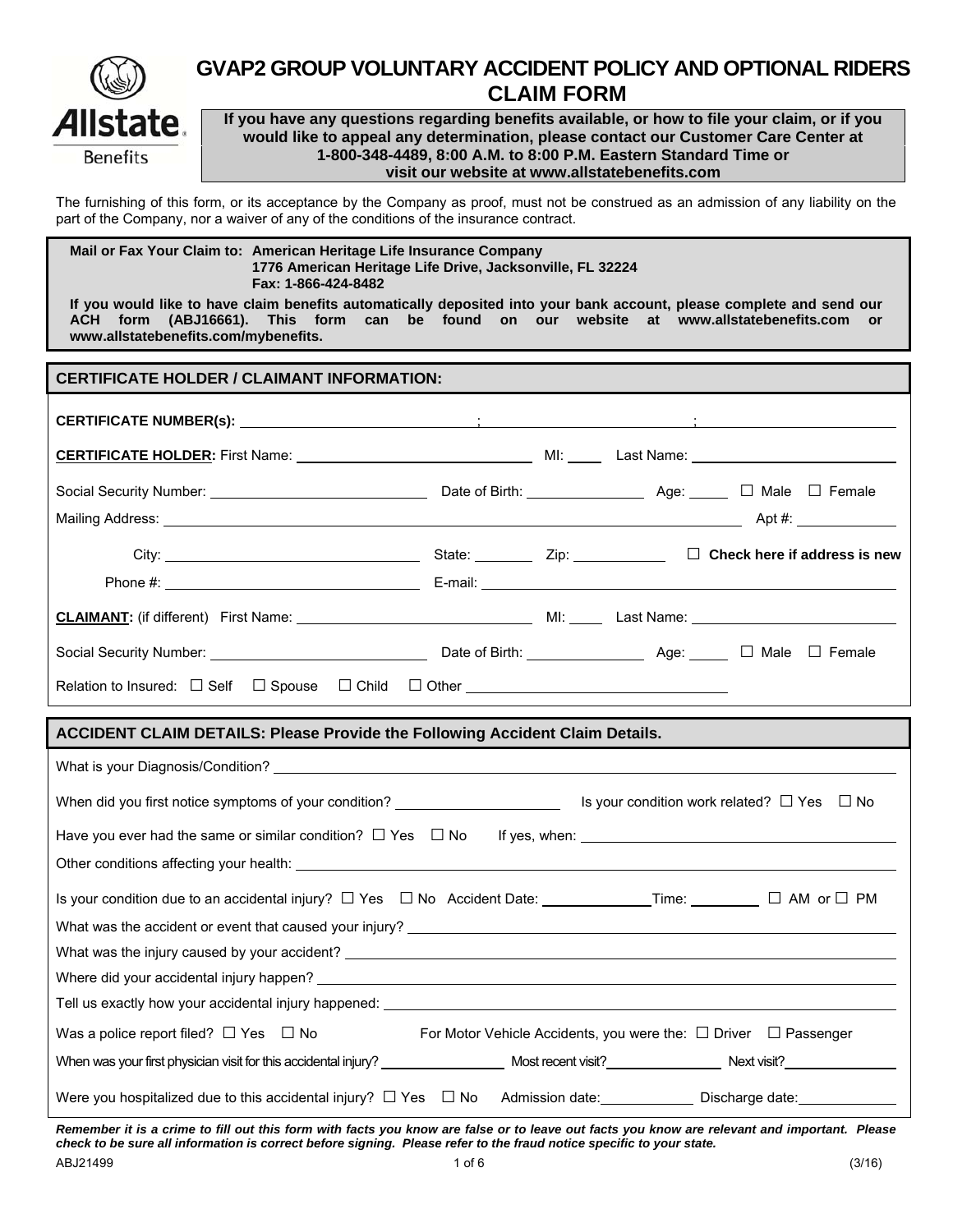**CLAIMANT'S NAME: Date of Birth: Date of Birth: Date of Birth: Date of Birth: Date of Birth: Date of Birth: Date of Birth: Date of Birth: Date of Birth: Date of Birth: Date of Birth: Date of Birth:** 

**CERTIFICATE NUMBER(S):** 

## **INSTRUCTIONS FOR REQUESTING AVAILABLE BENEFITS:**

- The following are benefits available under the **Accident Certificate and the Optional Riders.**
- Please select the **Benefits** you believe may be due based upon the **Covered Person's Accidental Injury** and attach the **Required Documentation**.
- The required documentation needs to include the **Patient's Name, Diagnosis and Dates of Service**.
- If you are asked to provide **a bill** as required documentation, please ask your provider for: **UB04, HCFA 1500, or an itemized bill**.
- We also require you to sign and submit the Authorization to Release Information to AHL form ABJ21476.
- You will be notified if additional information is needed.

Benefits may vary by product and/or state. In addition, you may not have purchased the Rider(s) available. Please refer to your certificate and rider(s) for specific benefits available under your coverage.

□ **NEW CLAIM or** □ **CONTINUED CLAIM**

|              | <b>GVAP2 BENEFITS AND BENEFIT ENHANCEMENTS</b>   |                                                                                                                                           |
|--------------|--------------------------------------------------|-------------------------------------------------------------------------------------------------------------------------------------------|
| ப            | <b>Accident Physician</b><br><b>Treatment</b>    | Provide the bill(s) or medical records showing physician's treatment as outlined in the certificate.                                      |
| ப            | <b>Emergency Room</b>                            | Provide the bill(s) or medical records showing emergency room services as outline in the certificate.                                     |
| ப            | <b>X-Ray Benefit</b>                             | Provide the bill(s) or medical records showing an x-ray.                                                                                  |
| $\Box$       | Ambulance                                        | Provide a bill or medical records documenting an ambulance transfer.<br>$\Box$ Air or $\Box$ Ground                                       |
| Ш            | <b>Daily Hospital</b><br><b>Confinement</b>      | Provide the inpatient hospital bill including room and board charges.                                                                     |
| □            | <b>Intensive Care</b>                            | Provide the inpatient hospital bill including intensive care charges.                                                                     |
| ⊔            | <b>Initial Hospitalization</b>                   | Provide the inpatient hospital bill including room and board charges.                                                                     |
| ப            | <b>Fracture</b>                                  | Provide the radiology report or medical record showing a fracture.                                                                        |
| $\Box$       | <b>Dislocation</b>                               | Provide the radiology report or medical record showing a dislocation.                                                                     |
| $\mathsf{L}$ | <b>Dismemberment</b>                             | Provide the operative report or medical record showing dismemberment as outlined in the certificate.                                      |
| $\perp$      | <b>Accidental Death</b>                          | Complete AD&D Claim form located on www.allstatebenefits.com or call 1-800-348-4489.                                                      |
| ப            | <b>Common Carrier</b><br><b>Accidental Death</b> | Complete AD&D Claim form located on www.allstatebenefits.com or call 1-800-348-4489.                                                      |
| ப            | <b>Accident Follow Up</b><br><b>Treatment</b>    | Provide the bill or medical records for follow up treatment with the physician as outlined in the<br>certificate.                         |
| ப            | <b>Physical Therapy</b>                          | Provide the bill or medical records showing physical therapy provided by a licensed physical therapist<br>as outlined in the certificate. |
| $\perp$      | Laceration                                       | Provide a bill or medical record showing a laceration.                                                                                    |
| ⊔            | Appliance                                        | Provide a bill or medical record showing a prescription for an appliance as outlined in the certificate                                   |
| $\mathsf{L}$ | <b>Medicine</b>                                  | Provide the receipt for prescription or over the counter medication.                                                                      |
| Ш            | <b>Medical Supplies</b>                          | Provide the receipt for medical supplies.                                                                                                 |
| $\perp$      | <b>CT or MRI</b>                                 | Provide a bill for a CT or MRI or a copy of the report.                                                                                   |

*Remember it is a crime to fill out this form with facts you know are false or to leave out facts you know are relevant and important. Please check to be sure all information is correct before signing. Please refer to the fraud notice specific to your state.*  ABJ21499 2 of 6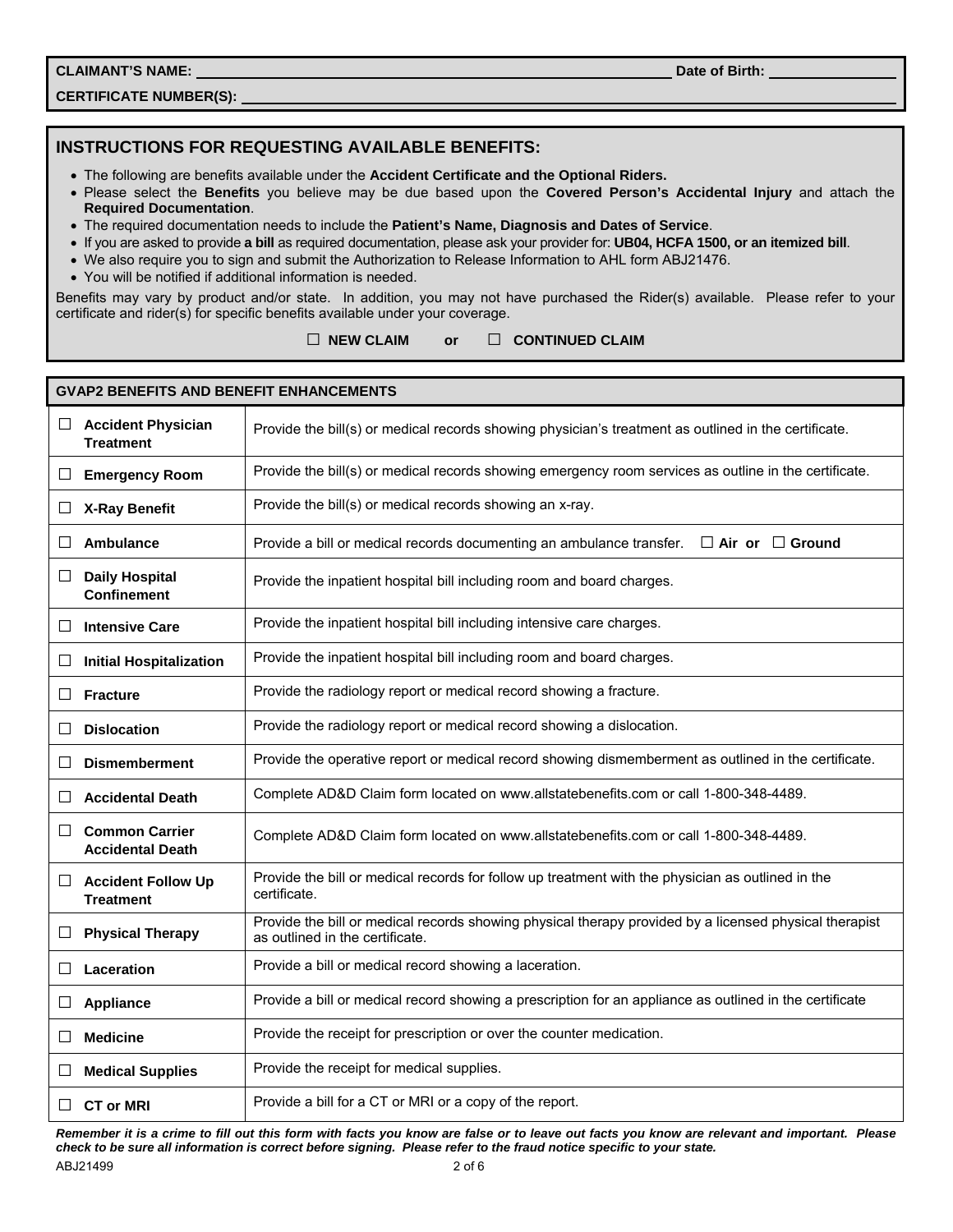**CERTIFICATE NUMBER(S):** 

|              |                                                                              | <b>GVAP2 BENEFITS AND BENEFIT ENHANCEMENTS (continued)</b>                                                                          |
|--------------|------------------------------------------------------------------------------|-------------------------------------------------------------------------------------------------------------------------------------|
| ⊔            | Tendon, Ligament,<br><b>Rotator Cuff or Knee</b><br><b>Cartilage Surgery</b> | Provide the operative report showing a tendon, ligament, rotator cuff, or knee cartilage surgery as<br>outlined in the certificate. |
| ⊔            | <b>Ruptured Disc Surgery</b>                                                 | Provide the operative report showing the surgical repair of a ruptured disc as outlined in the certificate.                         |
| $\perp$      | Open Abdominal or<br><b>Thoracic Surgery</b>                                 | Provide the operative report showing open abdominal or thoracic surgery as outlined in the certificate.                             |
| □            | <b>Eye Surgery</b>                                                           | Provide the operative report or medical record showing eye surgery as outlined in the certificate.                                  |
| $\mathsf{L}$ | <b>General Anesthesia</b>                                                    | Provide the bill or operative report showing general anesthesia for a covered surgery listed in the certificate.                    |
| $\Box$       | <b>Brain Injury Diagnosis</b>                                                | Provide the CT, MRI, EEG, PET, or x-ray showing a brain injury as outlined in the certificate.                                      |
| $\mathbf{L}$ | <b>Blood and Plasma</b>                                                      | Provide the bill for blood or plasma as outlined in the certificate.                                                                |
| □            | <b>Prosthesis</b>                                                            | Provide a bill for a covered prosthesis as outlined in the certificate.                                                             |
| ⊔            | <b>Paralysis</b>                                                             | Provide medical records documenting paralysis as outlined in the certificate.                                                       |
| □            | <b>Coma with Respiratory</b><br>Assistance                                   | Provide medical records documenting a coma with respiratory assistance as outlined in the certificate.                              |
| ΙI           | <b>Burn</b>                                                                  | Provide the bill or medical records documenting a burn as outlined in the certificate.                                              |
| $\perp$      | <b>Skin Graft</b>                                                            | Provide the bill or an operative report documenting skin grafting as outlined in the certificate.                                   |
| ΙI           | <b>Rehabilitation Unit</b>                                                   | Provide the bill for inpatient rehabilitation as outlined in the certificate.                                                       |
| $\perp$      | Non-Local<br><b>Transportation</b>                                           | Provide documentation of non-local transportation as outlined in the certificate.                                                   |
| $\Box$       | <b>Family Member</b><br>Lodging                                              | Provide bills for family member lodging as outlined in the certificate.                                                             |
| $\perp$      | <b>Post Accident</b><br><b>Transportation</b>                                | Provide a receipt for post-accident transportation as outline in the certificate.                                                   |

#### **(Optional Rider GOPBR) OUTPATIENT PHYSICIAN'S TREATMENT RIDER BENEFITS**

□ **Outpatient Physician's Treatment** Provide a bill or documentation of treatment provided by a physician outside of the hospital.

| (Optional Rider GCCDSL) CONTINUATION OF COVERAGE DURING STRIKE OR LAYOFF RIDER BENEFITS |                                                                                          |  |
|-----------------------------------------------------------------------------------------|------------------------------------------------------------------------------------------|--|
| <b>Strike</b>                                                                           | Provide proof of strike from employer or union as outlined in the rider.                 |  |
| <b>Recurrent Strike</b>                                                                 | Provide proof of strike from employer or union as outlined in the rider.                 |  |
| Layoff                                                                                  | Provide written confirmation of your layoff from your employer as outlined in the rider. |  |
| <b>Recurrent Layoff</b>                                                                 | Provide written confirmation of your layoff from your employer as outlined in the rider. |  |

|          | (Optional Rider GCROPR) RETURN OF PREMIUM BENEFIT RIDER BENEFITS                         |
|----------|------------------------------------------------------------------------------------------|
| □ Layoff | Provide written confirmation of your layoff from your employer as outlined in the rider. |

*Remember it is a crime to fill out this form with facts you know are false or to leave out facts you know are relevant and important. Please check to be sure all information is correct before signing. Please refer to the fraud notice specific to your state.*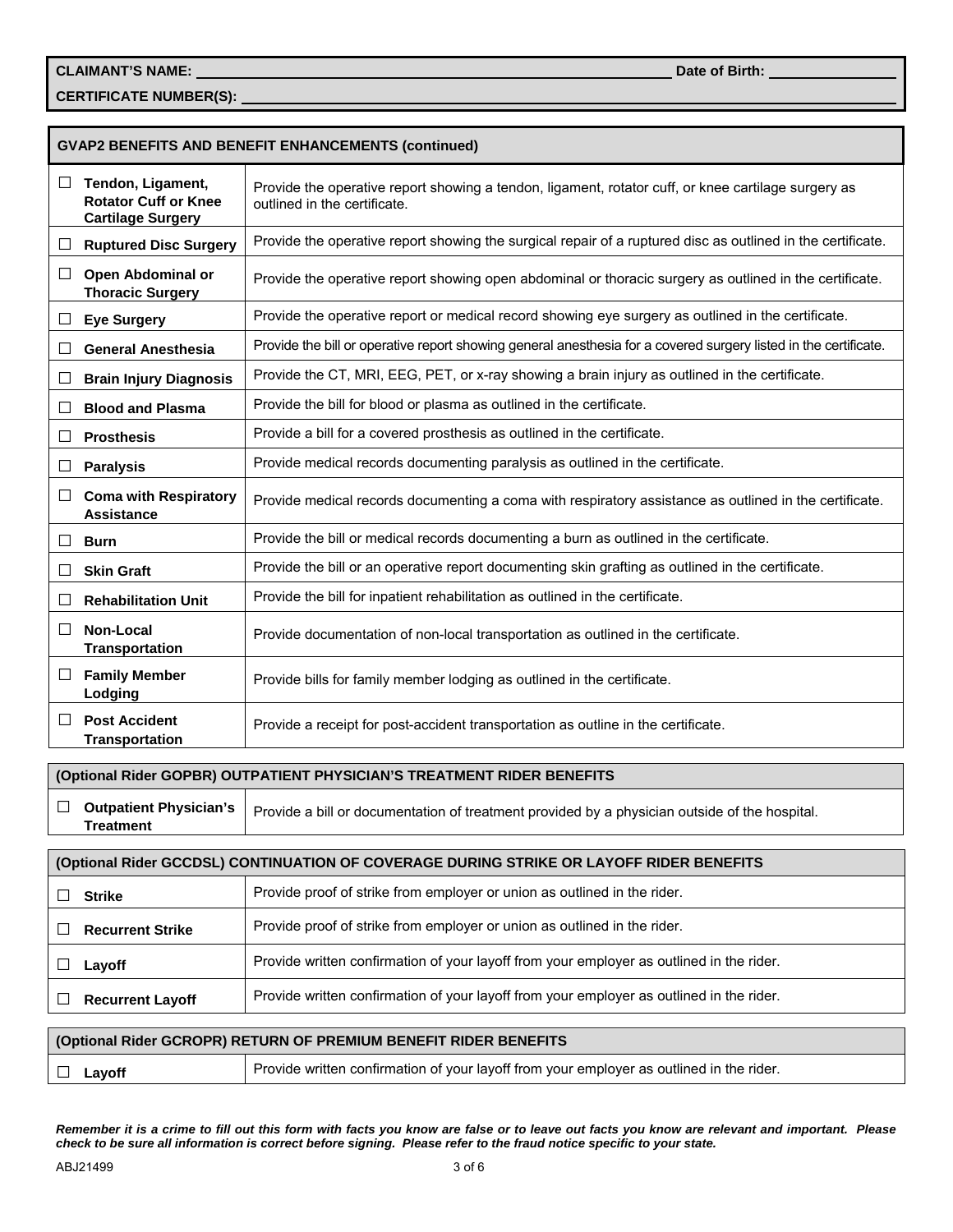|                                 |                                      | PROVIDERS: Please list all Providers you have seen in the past 2 years including the providers treating you for this Condition. |
|---------------------------------|--------------------------------------|---------------------------------------------------------------------------------------------------------------------------------|
| Attending Physician's Name      | Address                              | Phone #                                                                                                                         |
| Specialty<br>$\mathcal{P}$      | Dates Consulted                      | Reasons for Visit/Condition                                                                                                     |
| Primary Care Physician's Name   | Address                              | Phone #                                                                                                                         |
| Specialty<br>3.                 | <b>Dates Consulted</b>               | Reasons for Visit/Condition                                                                                                     |
| Other Physician/Specialist Name | <b>Address</b>                       | Phone #                                                                                                                         |
| Specialty<br>Δ                  | <b>Dates Consulted</b>               | Reasons for Visit/Condition                                                                                                     |
| <b>Hospital Name</b>            | <b>Address</b>                       | Phone #                                                                                                                         |
| Dates Hospitalized              | Reason for Hospitalization/Condition |                                                                                                                                 |

#### **CERTIFICATION: Please read and sign below**

I acknowledge the receipt of the Department of Insurance Claim Fraud Statements provided with this claim packet. I have read the notices and I am aware that it is a crime to fill out this form with facts I know are false or to leave out facts I know are relevant and important. I certify that the answers given on this claim form are true, complete, and correctly recorded. **Please also remember to sign and date the attached authorization required to process your claim.** 

Signature: Print Name: Date:

**ASSIGNMENT OF BENEFITS (Not applicable in New Hampshire)** 

**I request that American Heritage Life Insurance Company send benefits to someone other than me. Please send available benefits to the name and address shown below.\*** 

| Name                                                                                                                                                                                               | Address                   |              |     |  |
|----------------------------------------------------------------------------------------------------------------------------------------------------------------------------------------------------|---------------------------|--------------|-----|--|
| Provider's Tax Identification Number:                                                                                                                                                              | City                      | <b>State</b> | Zip |  |
| Relationship                                                                                                                                                                                       | Signature of Policy Owner | Date         |     |  |
| * Please be advised that if you are covered by MEDICAID, we may be required to Assign Benefits (except disability) to the<br>provider of service in accordance with State and Federal Regulations. |                           |              |     |  |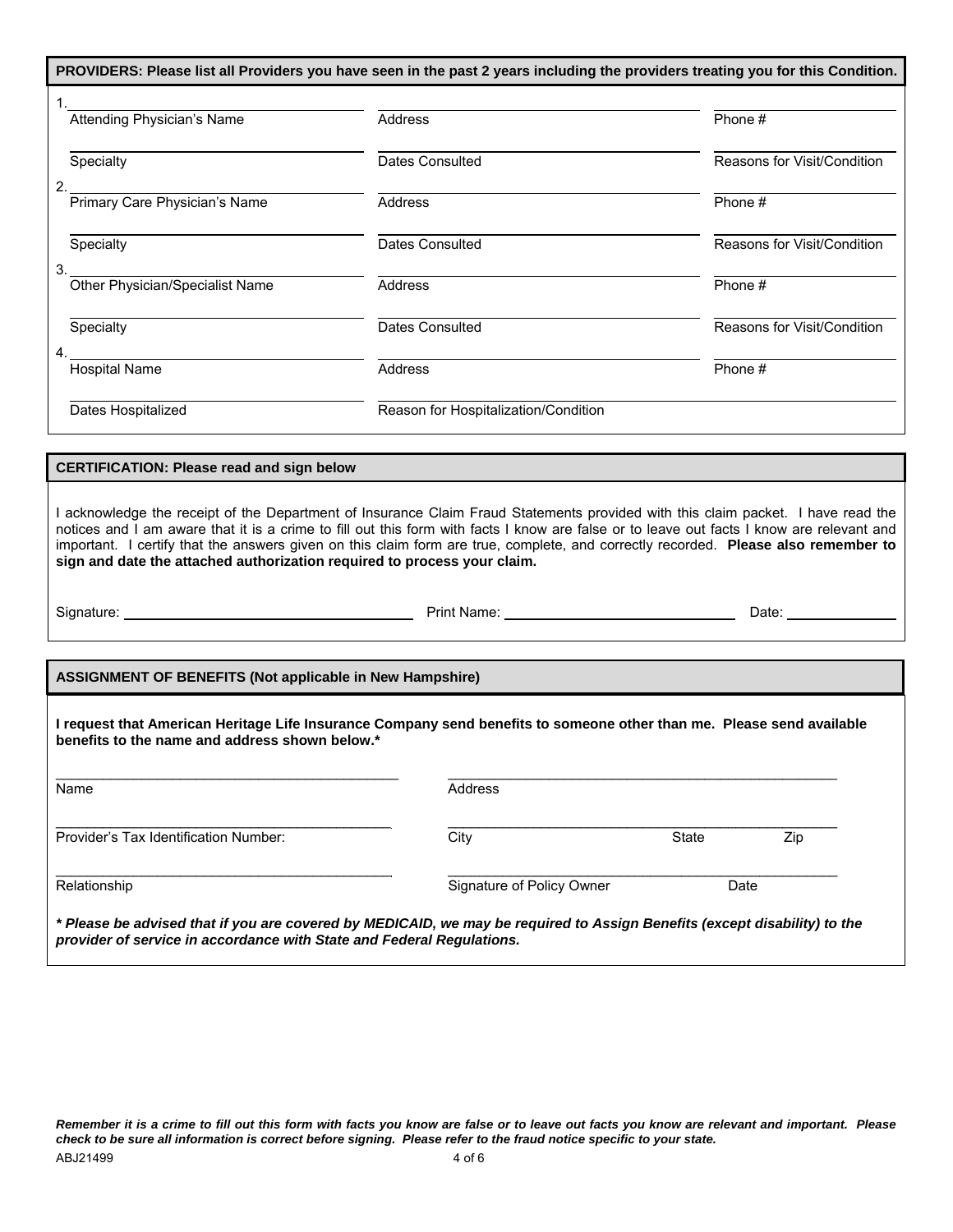## **FRAUD WARNINGS BY STATE**

**NOTICE IN ALABAMA:** Any person who knowingly presents a false or fraudulent claim for payment of a loss or benefit or who knowingly presents false information in an application for insurance is guilty of a crime and may be subject to restitution fines or confinement in prison, or any combination thereof.

**NOTICE IN ALASKA, KENTUCKY, LOUISIANA, MAINE, NEW JERSEY AND NEW MEXICO:** Any person who knowingly and with intent to injure, defraud or deceive an insurance company files a claim containing false, incomplete or misleading information may be prosecuted under state law.

**NOTICE IN ARIZONA:** For your protection Arizona law requires the following statement to appear on this form. Any person who knowingly presents a false or fraudulent claim for payment of a loss is subject to criminal and civil penalties.

**NOTICE IN ARKANSAS:** Any person who knowingly presents a false or fraudulent claim for payment of a loss or benefit or knowingly presents false information in an application for insurance is guilty of a crime and may be subject to fines and confinement in prison.

**NOTICE IN CALIFORNIA:** For your protection, California law requires the following to appear on this form. Any person who knowingly presents false or fraudulent claim for the payment of a loss is guilty of a crime and may be subject to fines and confinement in state prison.

**NOTICE IN COLORADO:** It is unlawful to knowingly provide false, incomplete, or misleading facts or information to an insurance company for the purpose of defrauding or attempting to defraud the company. Penalties may include imprisonment, fines, denial of insurance, and civil damages. Any insurance company or agent of an insurance company who knowingly provides false, incomplete, or misleading facts or information to a policyholder or claimant for the purpose of defrauding or attempting to defraud the policyholder or claimant with regard to a settlement or award payable from insurance proceeds shall be reported to the Colorado division of insurance within the department of regulatory agencies.

**NOTICE IN DELAWARE, IDAHO, INDIANA, MINNESOTA, AND OKLAHOMA:** Any person who knowingly and with intent to injure, defraud or deceive an insurance company files a claim containing false, incomplete or misleading information is guilty of a felony.

**NOTICE IN DISTRICT OF COLUMBIA: FRAUD NOTICE:** It is a crime to provide false or misleading information to an insurer for the purpose of defrauding the insurer or any other person. Penalties include imprisonment and/or fines. In addition, an insurer may deny insurance benefits, if false information materially related to a claim was provided by the applicant.

**NOTICE IN FLORIDA:** Any person who knowingly and with intent to injure, defraud, or deceive any insurer files a statement of claim or an application containing any false, incomplete, or misleading information is guilty of a felony of the third degree.

**NOTICE IN MARYLAND:** Any person who knowingly or willfully presents a false or fraudulent claim for payment of a loss or benefit or who knowingly or willfully presents false information in an application for insurance is guilty of a crime and may be subject to fines and confinement in prison.

**NOTICE IN NEW HAMPSHIRE:** Any person who, with a purpose to injure, defraud or deceive any insurance company, files a statement of claim containing any false, incomplete, or misleading information is subject to prosecution and punishment for insurance fraud, as provided in RSA 638.20.

**NOTICE IN NEW YORK:** Any person who knowingly and with intent to defraud any insurance company or other person files an application for insurance or statement of claim containing any materially false information, or conceals for the purpose of misleading, information concerning any fact material thereto, commits a fraudulent insurance act, which is a crime and shall also be subject to a civil penalty not to exceed five thousand dollars and the stated value of the claim for each such violation.

**NOTICE IN OHIO:** Any person who, with intent to defraud or knowing that he is facilitating a fraud against an insurer, submits an application or files a claim containing a false or deceptive statement is guilty of insurance fraud.

**NOTICE IN OREGON:** Any person who makes intentional misstatement that is material to the risk may be found guilty of insurance fraud by a court of law.

**NOTICE IN PENNSYLVANIA:** Any person who knowingly and with intent to defraud any insurance company or other person files an application for insurance or statement of claim containing any materially false information or conceals for the purpose of misleading, information concerning any fact material thereto commits a fraudulent insurance act, which is a crime and subjects such person to criminal and civil penalties.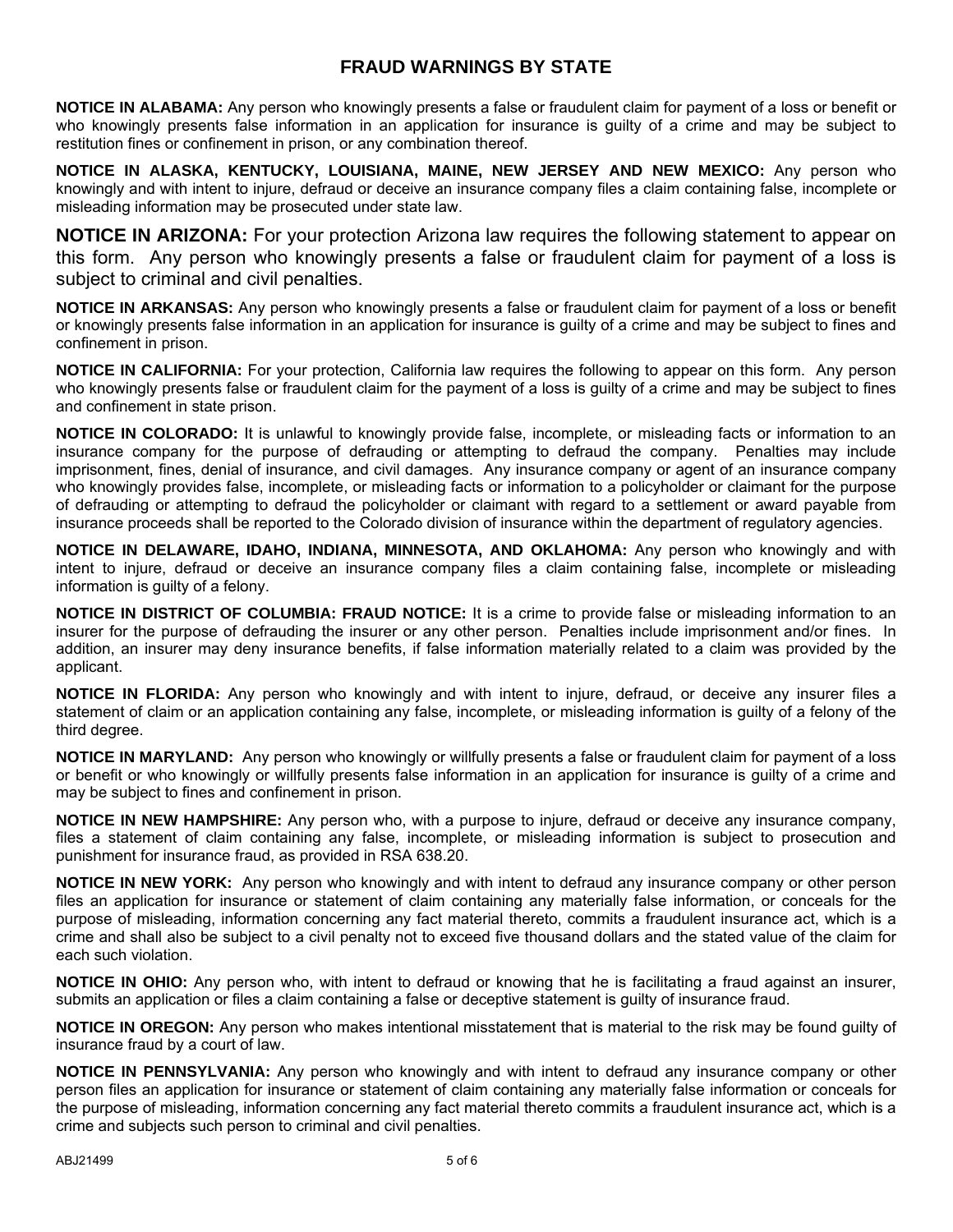**NOTICE IN PUERTO RICO:** Any person who knowingly and with the intention to defraud includes false information in an application for insurance or file, assist or abet in the filing of a fraudulent claim to obtain payment of a loss or other benefit, or files more than one claim for the same loss or damage, commits a felony and if found guilty shall be punished for each violation with a fine of no less than five thousands dollars (\$5,000), not to exceed ten thousands dollars (\$10,000); or imprisoned for a fixed term of three (3) years, or both. If aggravating circumstances exist, the fixed jail term may be increased to a maximum of five (5) years; and if mitigating circumstances are present, the jail term may be reduced to a minimum of two (2) years.

**NOTICE IN TENNESSEE AND WASHINGTON:** It is a crime to knowingly provide false, incomplete or misleading information to an insurance company for the purpose of defrauding the company. Penalties include imprisonment, fines and denial of insurance benefits.

**NOTICE IN TEXAS:** Any person who knowingly presents a false or fraudulent claim for the payment of a loss is guilty of a crime and may be subject to fines and confinement in state prison.

**NOTICE IN WEST VIRGINIA AND RHODE ISLAND:** Any person who knowingly presents a false or fraudulent claim for payment of a loss or benefit or knowingly presents false information in an application for insurance is guilty of a crime and may be subject to fines and confinement in prison.